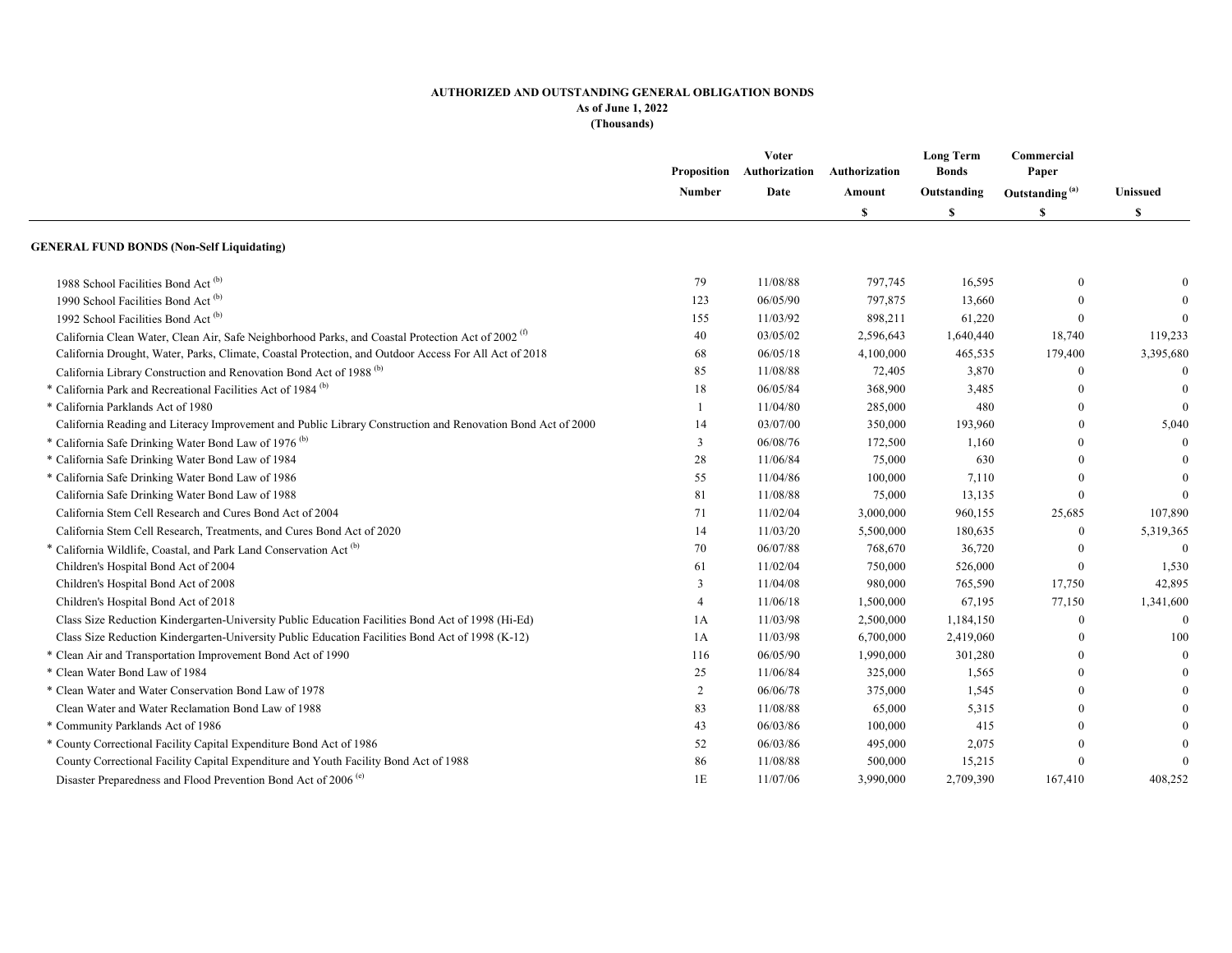|                                                                                                                               | Number         | <b>Voter</b><br>Proposition Authorization | Authorization<br>Amount<br>S | <b>Long Term</b><br><b>Bonds</b><br>Outstanding<br>\$ | Commercial<br>Paper<br>Outstanding <sup>(a)</sup><br>S | <b>Unissued</b><br>\$ |
|-------------------------------------------------------------------------------------------------------------------------------|----------------|-------------------------------------------|------------------------------|-------------------------------------------------------|--------------------------------------------------------|-----------------------|
|                                                                                                                               |                | Date                                      |                              |                                                       |                                                        |                       |
|                                                                                                                               |                |                                           |                              |                                                       |                                                        |                       |
| <b>GENERAL FUND BONDS (Non-Self Liquidating)</b>                                                                              |                |                                           |                              |                                                       |                                                        |                       |
| Earthquake Safety and Public Buildings Rehabilitation Bond Act of 1990 <sup>(g)</sup>                                         | 122            | 06/05/90                                  | 292,510                      | 10,510                                                | $\theta$                                               |                       |
| * Fish and Wildlife Habitat Enhancement Act of 1984                                                                           | 19             | 06/05/84                                  | 85,000                       | 2,650                                                 | $\Omega$                                               | $\Omega$              |
| Higher Education Facilities Bond Act of 1988                                                                                  | 78             | 11/08/88                                  | 600,000                      | 7,150                                                 |                                                        | $\Omega$              |
| Higher Education Facilities Bond Act of June 1990                                                                             | 121            | 06/05/90                                  | 450,000                      | 13,440                                                |                                                        | 540                   |
| Higher Education Facilities Bond Act of June 1992                                                                             | 153            | 06/02/92                                  | 900,000                      | 87,690                                                | $\Omega$                                               | $\Omega$              |
| Highway Safety, Traffic Reduction, Air Quality, and Port Security Bond Act of 2006                                            | 1B             | 11/07/06                                  | 19,925,000                   | 14,178,860                                            | 101,565                                                | 710,205               |
| Housing and Emergency Shelter Trust Fund Act of 2002                                                                          | 46             | 11/05/02                                  | 2,100,000                    | 102,485                                               | 4,240                                                  | 67,155                |
| Housing and Emergency Shelter Trust Fund Act of 2006                                                                          | 1 <sup>C</sup> | 11/07/06                                  | 2,850,000                    | 830,700                                               | 43,515                                                 | 235,800               |
| Housing and Homeless Bond Act of 1990                                                                                         | 107            | 06/05/90                                  | 150,000                      | 190                                                   | $\bf{0}$                                               | $\overline{0}$        |
| Kindergarten Through Community College Public Education Facilities Bond Act of 2016 (CCC)                                     | 51             | 11/08/16                                  | 2,000,000                    | 434,510                                               | 11,610                                                 | 1,504,170             |
| Kindergarten Through Community College Public Education Facilities Bond Act of 2016 (K-12)                                    | 51             | 11/08/16                                  | 7,000,000                    | 4,863,120                                             | 23,385                                                 | 1,459,985             |
| Kindergarten-University Public Education Facilities Bond Act of 2002 (Hi-Ed)                                                  | 47             | 11/05/02                                  | 1,650,000                    | 1,028,215                                             | $\Omega$                                               | $\Omega$              |
| Kindergarten-University Public Education Facilities Bond Act of 2002 (K-12)                                                   | 47             | 11/05/02                                  | 11,400,000                   | 6,702,775                                             | $\Omega$                                               | 5,455                 |
| Kindergarten-University Public Education Facilities Bond Act of 2004 (Hi-Ed)                                                  | 55             | 03/02/04                                  | 2,300,000                    | 1,524,515                                             | $\Omega$                                               | 58,019                |
| Kindergarten-University Public Education Facilities Bond Act of 2004 (K-12)                                                   | 55             | 03/02/04                                  | 10,000,000                   | 6,247,650                                             | 3,460                                                  | 16,160                |
| Kindergarten-University Public Education Facilities Bond Act of 2006 (Hi-Ed)                                                  | 1D             | 11/07/06                                  | 3,087,000                    | 2,386,810                                             | $\theta$                                               | 38,775                |
| Kindergarten-University Public Education Facilities Bond Act of 2006 (K-12)                                                   | 1D             | 11/07/06                                  | 7,329,000                    | 5,126,605                                             | 1,560                                                  | 168,560               |
| * New Prison Construction Bond Act of 1986                                                                                    | 54             | 11/04/86                                  | 500,000                      | 895                                                   | $\Omega$                                               | $\Omega$              |
| New Prison Construction Bond Act of 1988                                                                                      | 80             | 11/08/88                                  | 817,000                      | 2,195                                                 | $\Omega$                                               | 1,245                 |
| New Prison Construction Bond Act of 1990                                                                                      | 120            | 06/05/90                                  | 450,000                      | 585                                                   | $\theta$                                               | 605                   |
| Passenger Rail and Clean Air Bond Act of 1990                                                                                 | 108            | 06/05/90                                  | 1,000,000                    | 935                                                   | $\theta$                                               | $\Omega$              |
| Public Education Facilities Bond Act of 1996 (Higher Education)                                                               | 203            | 03/26/96                                  | 975,000                      | 280,580                                               | $\theta$                                               | 4,650                 |
| Public Education Facilities Bond Act of 1996 (K-12) <sup>(c)</sup>                                                            | 203            | 03/26/96                                  | 2,012,035                    | 411,350                                               | $\theta$                                               |                       |
| Safe Drinking Water, Clean Water, Watershed Protection, and Flood Protection Act <sup>(c)</sup>                               | 13             | 03/07/00                                  | 1,884,000                    | 1,016,745                                             | $\theta$                                               | 43,346                |
| Safe Drinking Water, Water Quality and Supply, Flood Control, River and Coastal Protection Bond Act of 2006 <sup>(e)(f)</sup> | 84             | 11/07/06                                  | 5,266,357                    | 3,201,415                                             | 87,200                                                 | 796,807               |
| Safe Neighborhood Parks, Clean Water, Clean Air, and Coastal Protection Bond Act of 2000                                      | 12             | 03/07/00                                  | 2,100,000                    | 962,685                                               | 10,135                                                 | 18,770                |
| Safe, Clean, Reliable Water Supply Act <sup>(e)</sup>                                                                         | 204            | 11/05/96                                  | 969,500                      | 336,715                                               | $\bf{0}$                                               | 62,915                |
| Safe, Reliable High-Speed Passenger Train Bond Act for the 21st Century                                                       | 1A             | 11/04/08                                  | 9,950,000                    | 2,679,535                                             | 148,230                                                | 5,211,550             |
| * School Building and Earthquake Bond Act of 1974                                                                             |                | 11/05/74                                  | 150,000                      | 5,320                                                 | $\theta$                                               | $\mathbf{0}$          |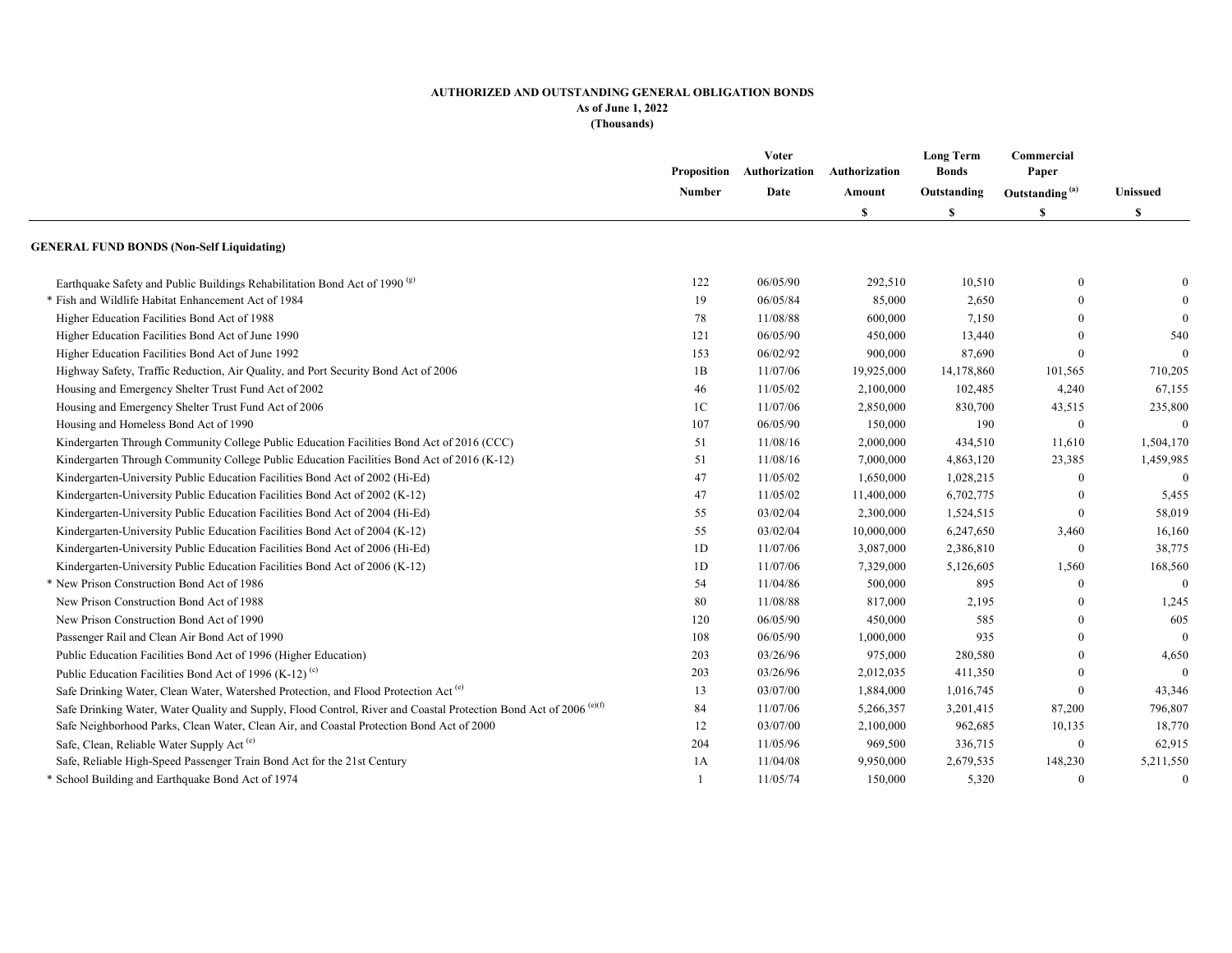|                                                                                               | <b>Proposition</b> | <b>Voter</b><br>Authorization | Authorization<br>Amount<br>S | <b>Long Term</b><br><b>Bonds</b> | Commercial<br>Paper        | Unissued<br>S |
|-----------------------------------------------------------------------------------------------|--------------------|-------------------------------|------------------------------|----------------------------------|----------------------------|---------------|
|                                                                                               | Number             | Date                          |                              | Outstanding                      | Outstanding <sup>(a)</sup> |               |
|                                                                                               |                    |                               |                              | S                                | S                          |               |
| <b>GENERAL FUND BONDS (Non-Self Liquidating)</b>                                              |                    |                               |                              |                                  |                            |               |
| School Facilities Bond Act of 1990                                                            | 146                | 11/06/90                      | 800,000                      | 19,535                           | $\boldsymbol{0}$           | $\theta$      |
| School Facilities Bond Act of 1992                                                            | 152                | 06/02/92                      | 1,900,000                    | 89,205                           | $\mathbf{0}$               | 10,280        |
| Seismic Retrofit Bond Act of 1996                                                             | 192                | 03/26/96                      | 2,000,000                    | 685,785                          | $\Omega$                   | $\Omega$      |
| * State, Urban, and Coastal Park Bond Act of 1976                                             | 2                  | 11/02/76                      | 280,000                      | 1,275                            |                            | $\mathbf{0}$  |
| Veterans Homes Bond Act of 2000                                                               | 16                 | 03/07/00                      | 50,000                       | 30,055                           |                            | 975           |
| Veterans Housing and Homeless Prevention Bond Act of 2014                                     | 41                 | 06/03/14                      | 600,000                      | 148,270                          | 49,645                     | 386,955       |
| Veterans and Affordable Housing Bond Act of 2018                                              |                    | 11/06/18                      | 3,000,000                    | 169,150                          | 97,000                     | 2,732,800     |
| Voting Modernization Bond Act of 2002                                                         | 41                 | 03/05/02                      | 200,000                      | 41,365                           | 1,355                      | 12,670        |
| Water Conservation Bond Law of 1988 <sup>(g)</sup>                                            | 82                 | 11/08/88                      | 54,765                       | 7,610                            | $\Omega$                   | $\Omega$      |
| * Water Conservation and Water Quality Bond Law of 1986 <sup>(c)</sup>                        | 44                 | 06/03/86                      | 136,500                      | 9,360                            | $\Omega$                   | 230           |
| Water Quality, Supply, and Infrastructure Improvement Act of 2014 <sup>(t)</sup>              |                    | 11/04/14                      | 7,465,000                    | 1,773,040                        | 211,170                    | 5,229,155     |
| Water Security, Clean Drinking Water, Coastal and Beach Protection Act of 2002 <sup>(c)</sup> | 50                 | 11/05/02                      | 3,345,000                    | 2,196,740                        | 38,525                     | 204,039       |
| <b>Total General Fund Bonds</b>                                                               |                    |                               | 158,251,616                  | 69,215,805                       | 1,318,730                  | 29,723,401    |